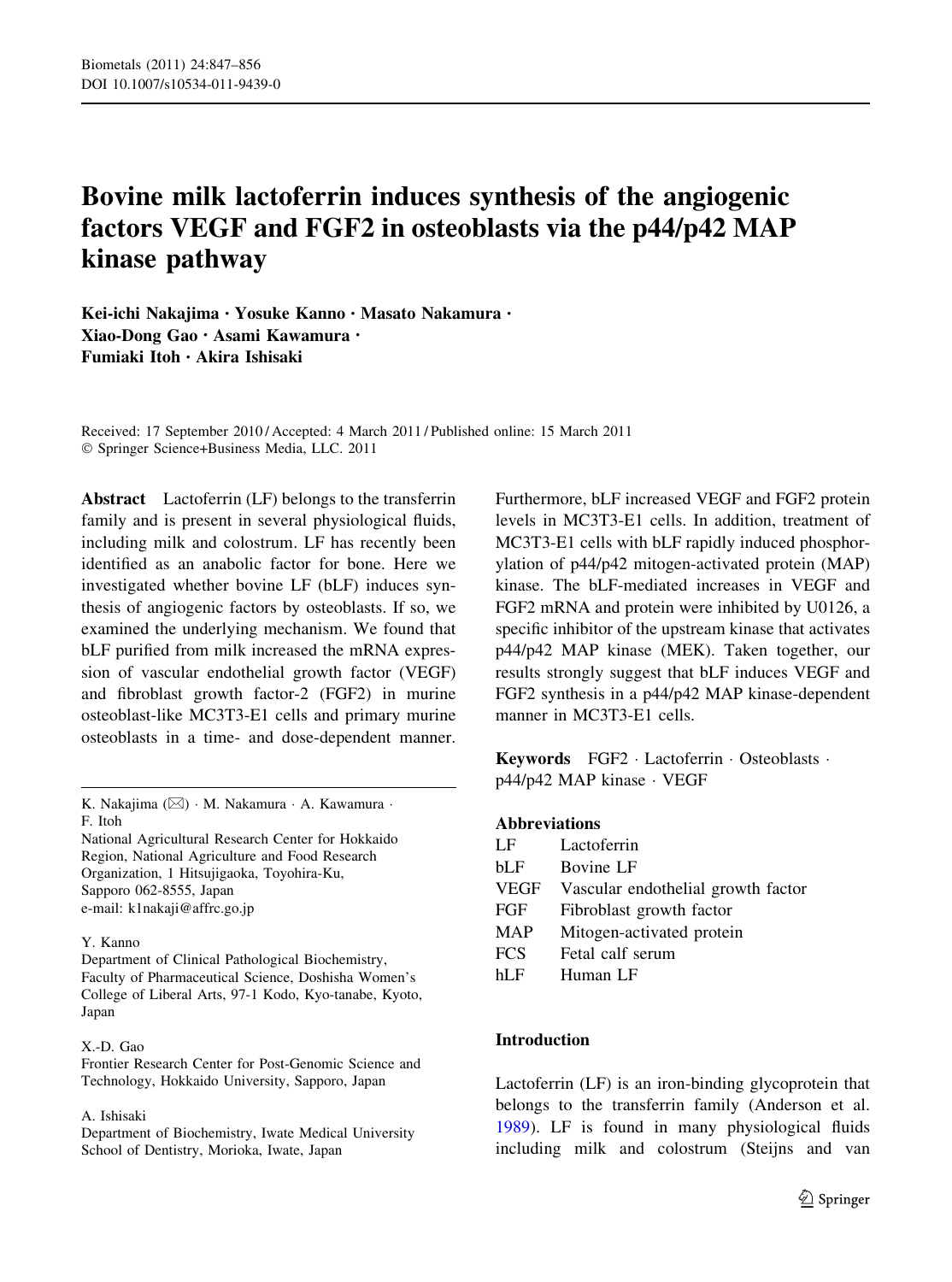Hooijdonk [2000](#page-9-0)) and is believed to be an important part of the mammalian host defense mechanism because of its potent antimicrobial, antiviral, and immunomodulatory activities (Hasegawa et al. [1994](#page-8-0); Caccavo et al. [2002\)](#page-7-0). Experiments in animals and clinical studies in humans have demonstrated that oral administration of bovine LF (bLF) increases resistance to infections (Yamauchi et al. [2006](#page-9-0)). In addition, it has been reported that oral administration of bLF cured iron deficiency anemia in pregnant women (Paesano et al. [2010](#page-8-0)) and decreased cancer development in rats (Tsuda et al. [2002\)](#page-9-0).

LF has recently been demonstrated to be an anabolic factor for bone both in vivo and in vitro. Local administration of bLF over the calvariae of adult male mice increased bone formation (Cornish et al. [2004\)](#page-7-0), and oral administration of bLF to ovariectomized rodents improved bone density (Blais et al. [2009](#page-7-0); Guo et al. [2009](#page-8-0)). Two types of functional bone cells, osteoblasts and osteoclasts, regulate bone metabolism: osteoblasts are responsible for bone formation, whereas osteoclasts reabsorb bone (Nijweide et al. [1986\)](#page-8-0). Interestingly, bLF has been reported to stimulate proliferation and differentiation of osteoblasts (Cornish et al. [2004;](#page-7-0) Blais et al. [2009](#page-7-0); Takayama and Mizumachi [2009](#page-9-0); Takayama and Mizumachi [2008](#page-9-0)) and to inhibit the differentiation of osteoclasts (Cornish et al. [2004;](#page-7-0) Blais et al. [2009](#page-7-0); Lorget et al. [2002](#page-8-0)). Thus, bLF may be a promising therapeutic agent for treatment of osteoporosis.

Development of the vascular system is necessary for bone tissue growth (Erlebacher et al. [1995](#page-8-0)). Crosstalk between endothelial cells and osteoblasts has been demonstrated, and the factors produced by these cells influence the functions of other cells (Guenther et al. [1986;](#page-8-0) Villanueva and Nimni [1990;](#page-9-0) Villars et al. [2000](#page-9-0); Fiorelli et al. [1994](#page-8-0)). Because bLF does not directly stimulate endothelial cell growth (Norrby et al. [2001](#page-8-0)), angiogenesis, accompanied by bone growth, is believed to occur due to paracrine actions of angiogenic factors such as vascular endothelial growth factor (VEGF) and fibroblast growth factor-2 (FGF2).

VEGF is a critical mediator of angiogenesis in various physiological and pathological conditions including embryonic development, wound healing, and solid tumor growth (Ferrara [1999](#page-8-0); Neufeld et al. [1999](#page-8-0)). It is a multifunctional cytokine that stimulates proliferation of endothelial cells and enhances microvascular permeability. In VEGF gene knockout studies, disruption of even one VEGF allele leads to embryonic lethality due to multiple defects in the development of the cardiovascular system (Ferrara et al. [1996](#page-8-0); Carmeliet et al. [1996](#page-7-0)). Many tissues and cell types, including osteoblasts, express VEGF. VEGF expression is regulated at the transcriptional and post-transcriptional levels (Forsythe et al. [1996;](#page-8-0) Shima et al. [1995\)](#page-9-0). On the other hand, FGFs comprise a family of more than 20 structurally related polypeptides. FGF2 (also known as basic FGF) is one of the well-characterized members of this family, and it elicits various biological effects in different physiological situations including embryonic development, tumorigenesis, and angiogenesis (Powers et al. [2000\)](#page-8-0). Bone cells produce both FGF1 and FGF2 in a ratio of approximately 1:10 (Globus et al. [1989\)](#page-8-0). Unlike VEGF, FGF2 lacks a signal peptide sequence for secretion (Friesel and Maciag [1999\)](#page-8-0). Interestingly, VEGF and FGF2 potently and synergistically stimulate neovascular formation both in vivo and in vitro (Pepper et al. [1992;](#page-8-0) Asahara et al. [1995;](#page-7-0) Goto et al. [1993\)](#page-8-0).

In this study, we determined whether bLF alters the synthesis of specific angiogenic factors in osteoblasts. If so, we characterized the mechanisms underlying the synthesis of these factors.

# Materials and methods

#### Materials

bLF purified from milk was obtained from Wako (Osaka, Japan). Endotoxin contamination in the purified bLF used in this study was confirmed not to affect the status of VEGF and FGF2 expression in osteoblasts. The MEK inhibitor U0126 was obtained from Calbiochem-Novabiochem (La Jolla, CA, USA). Phosphospecific p44/p42 mitogen-activated protein (MAP) kinase antibody and p44/p42 MAP kinase antibody were obtained from New England BioLabs, Inc. (Beverly, MA, USA). FGF2 antibody was obtained from Santa Cruz Biotechnology, Inc. (Santa Cruz, CA, USA). The mouse VEGF ELISA kit was obtained from R&D systems Inc. (Minneapolis, MN, USA).

#### Cell culture

Primary osteoblasts derived from mice calvariae were obtained as previously described (Suda et al. [1997](#page-9-0)). Primary osteoblasts and osteoblast-like MC3T3-E1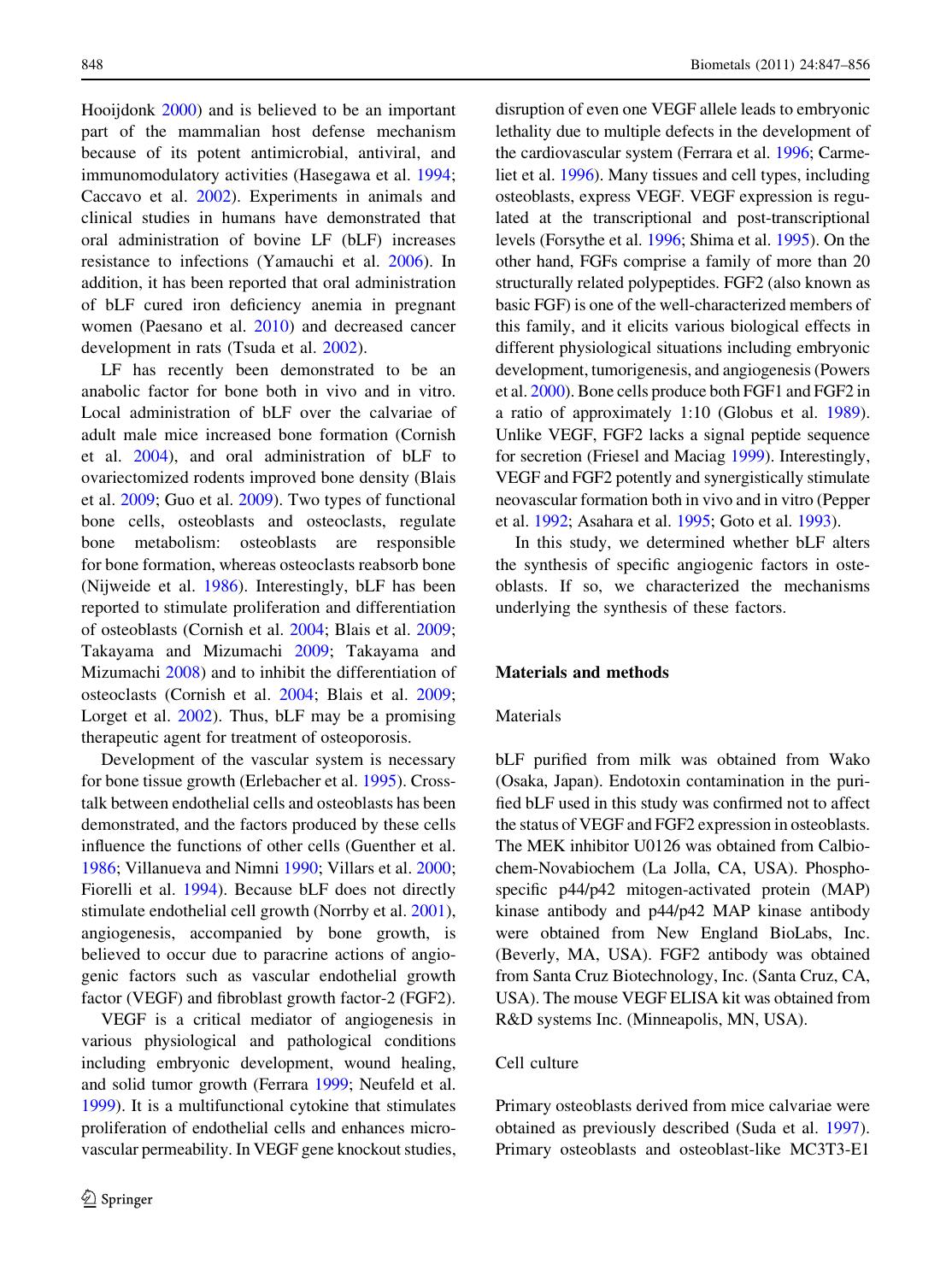cells were cultured in plastic dishes containing alpha-MEM and 10% fetal calf serum (FCS) under  $5\%$  CO<sub>2</sub> at 37C and were subcultured every 3 days. For realtime quantitative RT-PCR and ELISA, the cells were seeded in 40-mm plastic dishes containing alpha-MEM with 10% FCS and cultured for 5 days until nearly confluent. The medium was then replaced with alpha-MEM containing 0.5% FCS, and the cells were incubated for 24 h before analysis.

#### Real-time quantitative RT-PCR

Total RNA was extracted from MC3T3-E1 cells using Isogen (Nippon Gene Co., Toyama, Japan), according to the manufacturer's protocol. Complementary DNA (cDNA) was synthesized with M-MLV reverse transcriptase (Sigma Chemical Co.) using random primers. VEGF and FGF2 mRNA expression was measured by real-time quantitative RT-PCR amplification using SYBR Premix Ex Taq II (Takara Bio, Inc., Shiga, Japan). The thermal cycling conditions included an initial denaturation step at  $95^{\circ}$ C for 30 s followed by 40 cycles at 95 $\degree$ C for 5 s, at 58 $\degree$ C for 15 s, and at  $72^{\circ}$ C for 34 s. mRNA levels were normalized to  $\beta$ -actin mRNA levels. The PCR primers used for VEGF (M95200) mRNA amplification were forward, 5'-ATCTTCAAGCCGTCCTG TGT-3' and reverse, 5'-GCATTCACATCTGCTGTG CT-3'. The PCR primers used for FGF2 (NM\_ 008006) mRNA amplification were forward, 5'-AG CGGCTCTACTGCAAGAAC-3' and reverse, 5'-GC CGTCCATCTTCCTTCATA-3'. The PCR primers used for  $\beta$ -actin (M12481) mRNA amplification were forward, 5'-AGCCATGTACGTAGCCATCC-3' and reverse, 5'-CTCTCAGCTGTGGTGGTGAA-3'. Semiquantitative RT-PCR analysis of VEGF, FGF2, and  $\beta$ -actin was also performed. cDNA fragments of test genes were amplified by PCR within the linear range using GoTaq DNA Polymerase (Promega, Madison, WI, USA). The primer sets were the same as those used for real-time quantitative RT-PCR except for VEGF. The primers used for semi-quantitative VEGF mRNA amplification were forward, 5'-TGCACCCAC GACAGAAGGAGA-3<sup>'</sup> and reverse, 5'-TCACCG CCTTGGCTTGTCACAT-3'. Semiquantitative amplification conditions included an initial denaturation step at  $94^{\circ}$ C for 5 min followed by 23 cycles (for VEGF) at 94°C for 30 s, 57°C for 30 s, and 72°C for 30 s or 27 cycles (for FGF2) at  $94^{\circ}$ C for 30 s, 57 $^{\circ}$ C for 30 s, and  $72^{\circ}$ C for 30 s. Aliquots of the PCR products were separated by 1.5% agarose gel electrophoresis.

## Measurement of VEGF in conditioned medium

Cultured cells were stimulated with  $100 \mu g/ml bLF$  in 1 ml of alpha-MEM containing 0.5% FCS for 24 h. Where indicated, the cells were pretreated with various doses of U0126 for 60 min. Stimulation was terminated by collecting the conditioned medium, and VEGF concentration in the medium was determined by ELISA; absorbance was measured at 450 nm with a microplate reader (MTP-800Lab, Corona Electric, Ibaraki, Japan).

#### Western blot analysis of p44/p42 MAP kinase

Cells were washed twice with PBS, resuspended in sampling buffer (62.5 mM Tris/HCl, pH 6.8, 2% SDS, 50 mM dithiothreitol, and 10% glycerol), and boiled for 10 min. Equal amount of total protein from each cell lysate was subjected to 10% SDS-polyacrylamide gel electrophoresis and transferred on PVDF membranes (Millipore, Bedford, MA, USA) by semi-dry blotting. Western blotting was performed using phospho-specific p44/p42 MAP kinase antibody (1:1000; New England Biolabs), followed by stripping and reblotting with the total p44/p42 MAP kinase antibody (1:1000; New England Biolabs). The signal intensities were quantified using Image J software (National Institutes of Health). The intensities of bLF-induced phosphorylation signals in each lane were normalized to total p44/p42 MAP kinase expression.

## Western blot analysis of FGF2

Western blot analysis of FGF2 was performed as described previously with a few modifications (Hurley et al. [1994](#page-8-0)). Cultured cells were stimulated with 100  $\mu$ g/ml bLF in alpha-MEM containing 0.5% FCS for 16 h. Where indicated, cells were pretreated with  $30 \mu M$  U0126 for 60 min. The cells were washed twice with PBS and lysed in lysis buffer (10 mM Tris-HC1, pH 7.4, 150 mM NaCl, 1% Nonidet P-40). Lysates were incubated for 30 min on ice and clarified by centrifugation at  $15,000 \times g$  for 20 min. Heparin-Sepharose was then added, and the samples were mixed by rotation for 16 h at  $4^{\circ}$ C. After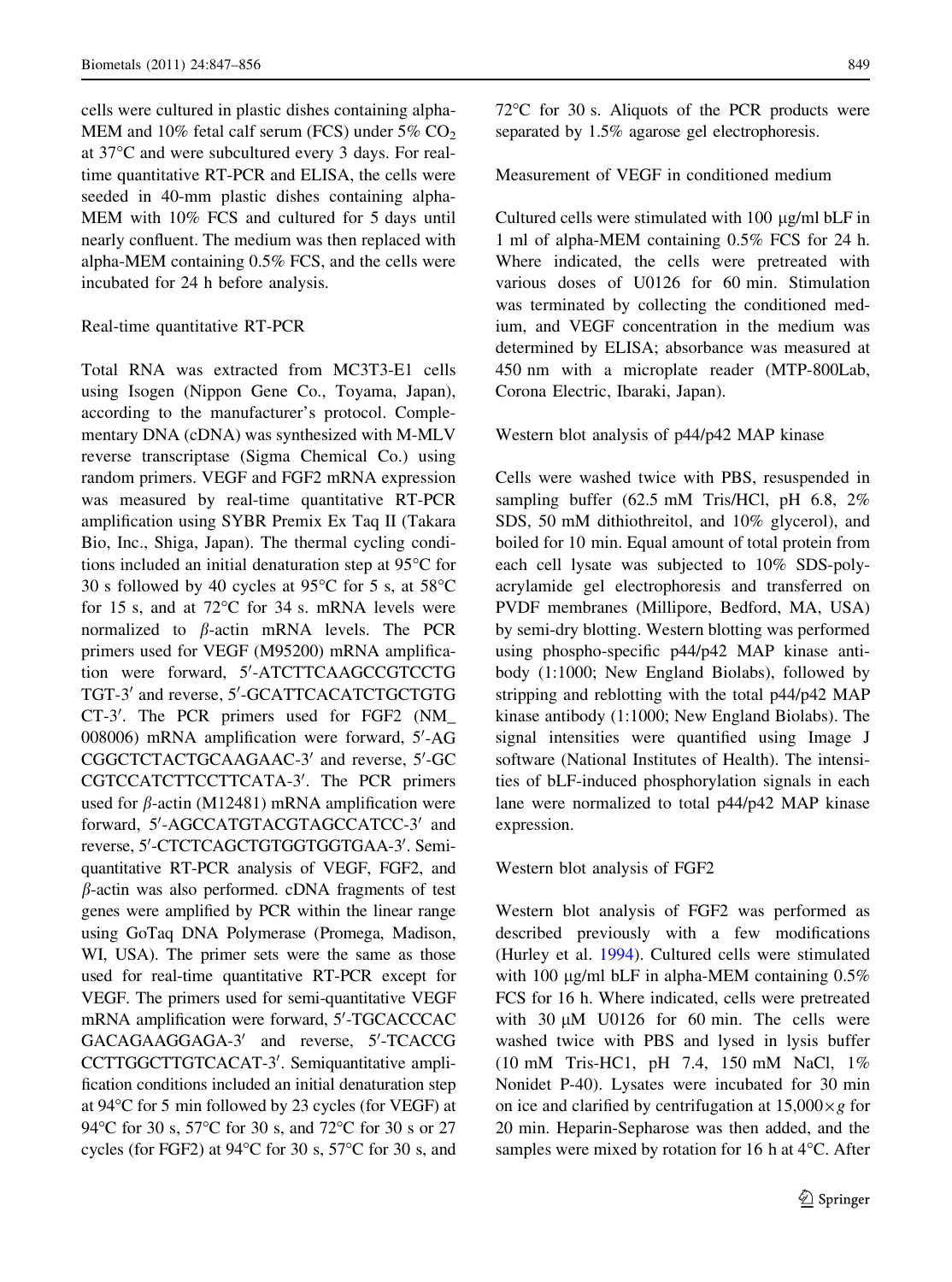washing twice with wash buffer (10 mM Tris-HC1, pH 7.4, 500 mM NaCl), heparin-bound proteins were eluted, subjected to 15% polyacrylamide gel electrophoresis, and transferred on PVDF membranes by semi-dry blotting. Western blotting was performed using FGF2 antibody (1:200; Santa Cruz).

#### Statistical analysis

The data were analyzed by ANOVA followed by Dunnett's or Tukey's test for multiple comparisons between pairs.  $P < 0.05$  was considered significant. Data from real-time quantitative RT-PCR and ELISA are presented as means  $\pm$  S.D. from triplicate determinations.



Fig. 1 bLF stimulates VEGF and FGF2 mRNA expression in MC3T3-E1 cells in a time-dependent manner. Cultured cells were stimulated with  $100 \mu g/ml$  bLF for the indicated times. Total RNA was isolated from samples prepared in triplicate, and relative VEGF and FGF2 mRNA expression was determined by real-time quantitative RT-PCR analysis. Histograms represent means  $\pm$  S.D. of triplicate plates. \* $P < 0.05$ compared with 0 min (ANOVA followed by Dunnett multiple comparisons test)

## Results

Analysis of VEGF and FGF2 mRNA levels in MC3T3-E1 cells and primary murine osteoblasts following treatment with bLF

We investigated the effect of bLF on VEGF and FGF2 mRNA levels in MC3T3-E1 cells. bLF stimulated VEGF and FGF2 mRNA expression in a timedependent manner (Fig. 1). VEGF and FGF2 mRNA expression peaked at 120–180 and 180 min of bLF stimulation, respectively. In addition, the stimulatory effects of bLF on VEGF and FGF2 mRNA expression were dose-dependent (Fig. 2). The effect of bLF on



Fig. 2 bLF stimulates VEGF and FGF2 mRNA expression in MC3T3-E1 cells in a dose-dependent manner. Cultured cells were stimulated with the indicated doses of bLF for 3 h. Total RNA was isolated from samples prepared in triplicate, and relative VEGF and FGF2 mRNA expression was determined by real-time quantitative RT-PCR analysis. Histograms represent means  $\pm$  S.D. from triplicate plates. \* $P$  < 0.05 compared with vehicle (ANOVA followed by Dunnett multiple comparisons test)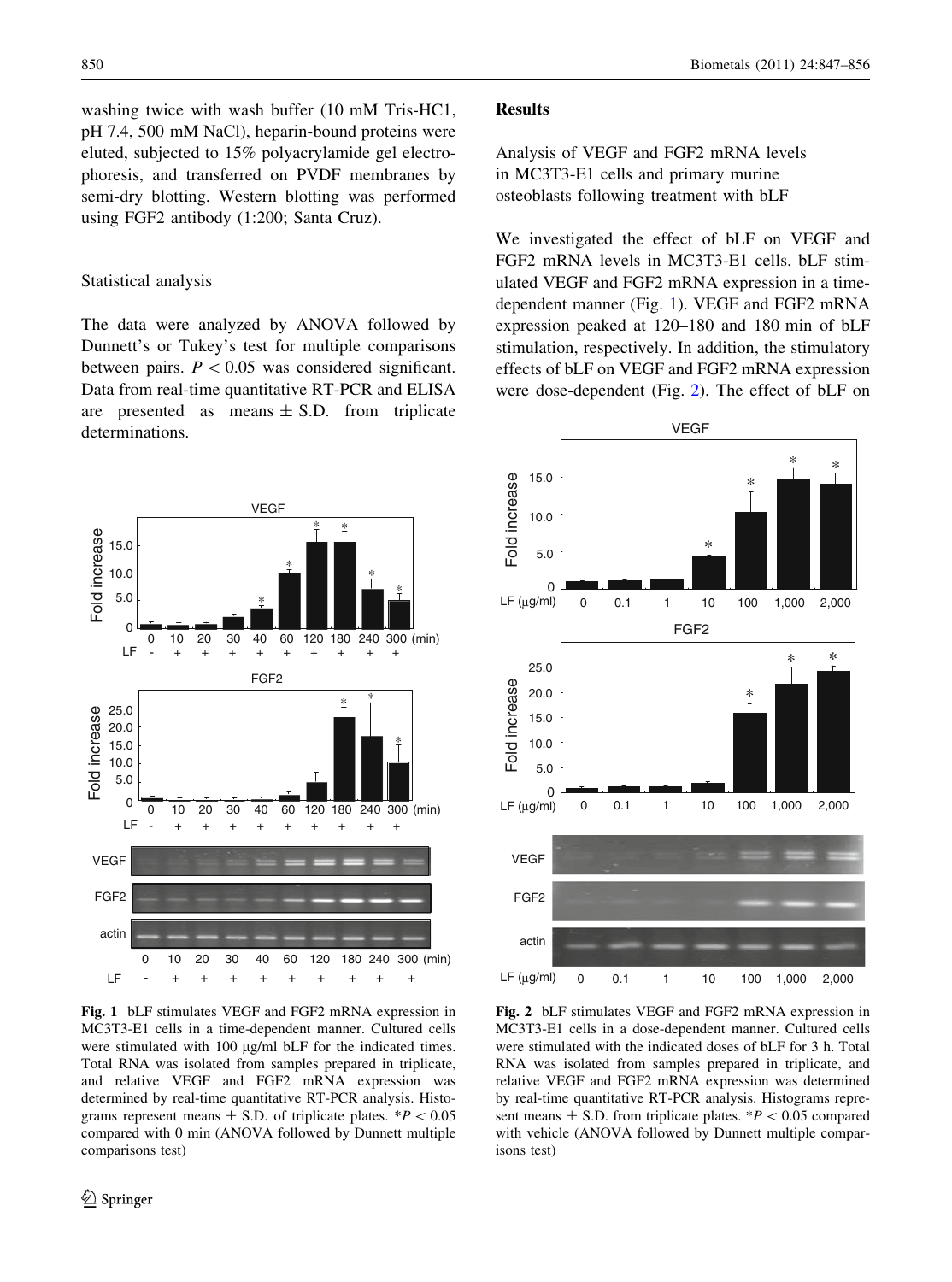

Fig. 3 bLF stimulates VEGF and FGF2 mRNA expression in primary osteoblasts. Cultured cells were stimulated with 100  $\mu$ g/ml bLF for the indicated times (a) or with the indicated doses of bLF for 3 h (b). Total RNA was isolated from samples prepared in triplicate, and relative VEGF and FGF2 mRNA

VEGF and FGF2 mRNA expression was significant at a dose greater than  $10$  and  $100 \mu g/ml$ , respectively. The maximum effect of bLF was observed at 1000  $\mu$ g/ml for VEGF and 2000  $\mu$ g/ml for FGF2. We confirmed that bLF also stimulated VEGF and FGF2 mRNA expression in primary osteoblasts in a time- and dose-dependent manner (Fig. 3).

Analysis of p44/p42 MAP kinase phosphorylation in MC3T3-E1 cells following treatment with bLF

We investigated the effect of bLF on phosphorylation of p44/p42 MAP kinase in MC3T3-El cells. As shown in Fig. [4](#page-5-0)a, bLF induced rapid phosphorylation of p44/p42 MAP kinase in these cells after 5–10 min; the phosphorylation level at 5 min of bLF stimulation was approximately 5-fold higher than that of unstimulated cells. bLF did not alter total p44/p42 MAP kinase levels. In addition, we examined the effect of



expression was determined by real-time quantitative RT-PCR analysis. Histograms represent means  $\pm$  S.D. from triplicate plates.  $*P < 0.05$  compared with vehicle (ANOVA followed by Dunnett multiple comparisons test)

U0126, a specific inhibitor of the upstream kinase that activates p44/p42 MAP kinase, on bLF-induced phosphorylation of p44/p42 MAP kinase. As shown in Fig. [4](#page-5-0)b, bLF-induced phosphorylation of p44/p42 MAP kinase decreased in the presence of  $1 \mu$ M U0126.

Effect of U0126 on bLF-mediated stimulation of VEGF and FGF2 mRNA expression in MC3T3-E1 cells

To investigate whether p44/p42 MAP kinase is involved in bLF-mediated increases in VEGF and FGF2 mRNA expression in MC3T3-El cells, we examined bLF-mediated VEGF and FGF2 mRNA expression after treatment with U0126. U0126 alone did not affect VEGF and FGF2 mRNA levels, but inhibited bLF-mediated increases in VEGF and FGF2 mRNA expression (Fig. [5\)](#page-6-0). The inhibitory effects of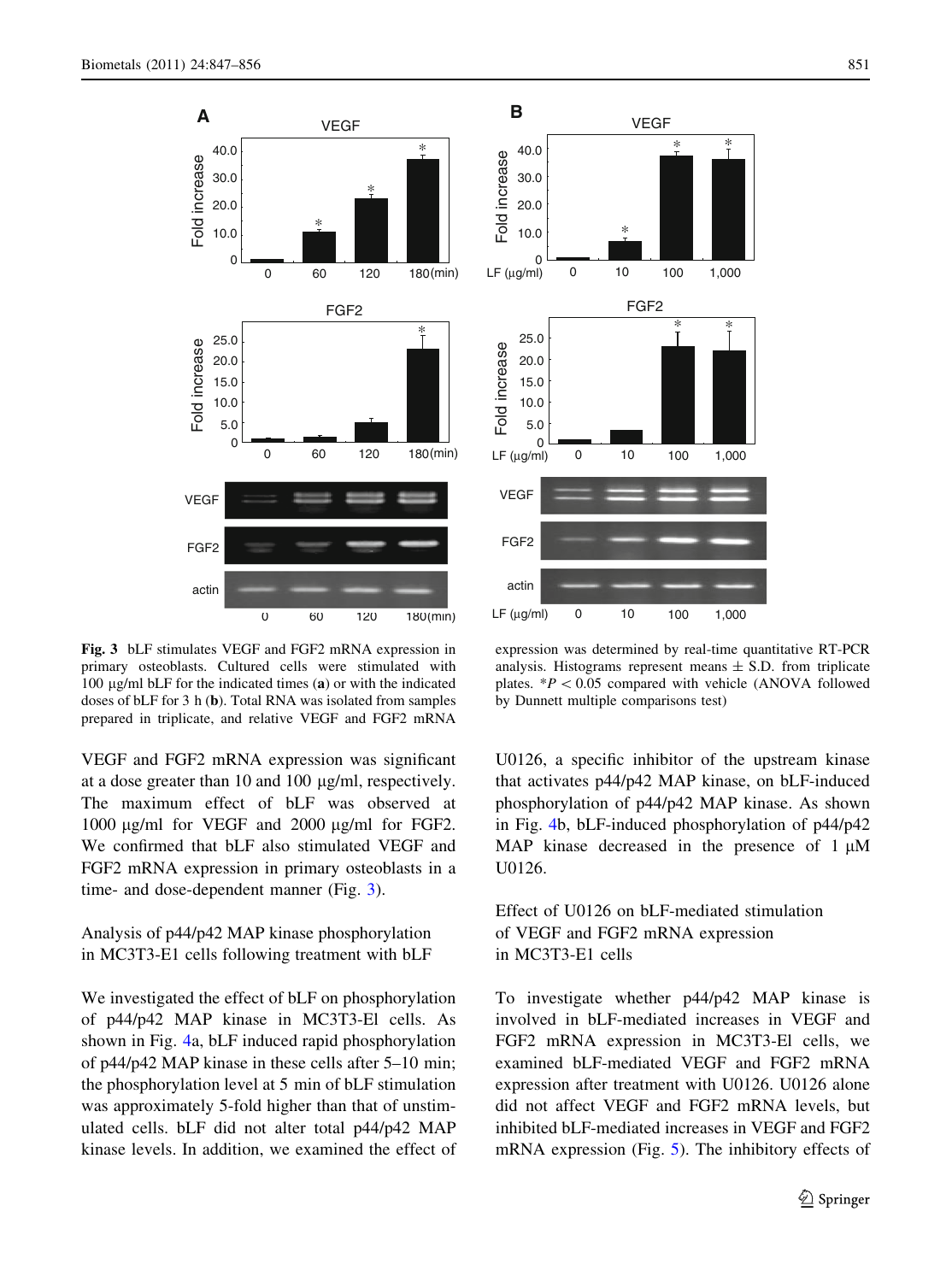<span id="page-5-0"></span>

Fig. 4 bLF stimulates phosphorylation of p44/p42 MAP kinase in MC3T3-E1 cells. a Time course of bLF-induced p44/p42 MAP kinase phosphorylation in MC3T3-E1 cells. Cultured cells were incubated with  $100 \mu g/ml$  bLF for the indicated times. Cell extracts were subjected to western blot analysis using phospho-specific p44/p42 MAP kinase antibody and p44/p42 MAP kinase antibody. Histograms show the foldincrease in the relative levels of phospho-p44/p42 MAP kinase over total p44/p42 MAP kinase compared to that of the unstimulated cells. Similar results were obtained with two different cell preparations. b Effect of U0126 on bLF-induced phosphorylation of p44/p42 MAP kinase in MC3T3-E1 cells. The cultured cells were pretreated with  $1 \mu M$  U0126 or vehicle for 60 min, and then stimulated by  $100 \mu g/ml$  bLF or vehicle for 10 min. Western blot analysis was performed described as above

U0126 were dose-dependent and significant between 1 and 30 µM.

Effect of U0126 on bLF-mediated stimulation of VEGF secretion from MC3T3-E1 cells

To confirm the involvement of p44/p42 MAP kinasemediated signaling in bLF-mediated enhancement of VEGF secretion from MC3T3-E1 cells, we examined the effect of U0126 on VEGF secretion levels from these cells. As shown in Fig. [6a](#page-7-0), bLF significantly

stimulated VEGF secretion, and U0126 decreased this effect in a dose-dependent manner. The maximum effect of U0126 was observed at 30  $\mu$ M, resulting in approximately 80% reduction of bLFmediated stimulation of VEGF secretion.

Effect of U0126 on bLF-mediated stimulation of FGF2 protein expression in MC3T3-E1 cells

We examined the effect of bLF on FGF2 protein levels in MC3T3-El cells and involvement of p44/p42 MAP kinase-mediated signaling in this effect. Western blot analysis of heparin-bound proteins from cell lysates revealed that bLF stimulated FGF2 protein expression, and treatment with U0126 (30  $\mu$ M) decreased bLFmediated stimulation (Fig. [6b](#page-7-0)).

#### **Discussion**

In this study, we showed that bLF significantly stimulated the expression of the angiogenic factors VEGF and FGF2 in MC3T3-E1 cells and primary osteoblasts in a time- and dose-dependent manner. VEGF and FGF2 transcripts increased maximally approximately 2–3 h after bLF stimulation. Similar phenomena have been observed in MC3T3-E1 cells, in which well-known anabolic factors for bone stimulate expression of VEGF and FGF2. TGF- $\beta$ stimulated VEGF mRNA expression peaks at 2 h (Chua et al. [2000](#page-7-0)), and parathyroid hormone (PTH) stimulated FGF2 mRNA expression peaks at 2 h (Hurley et al. [1999\)](#page-8-0).

LF is known to bind to the low-density lipoprotein receptor-related protein (LRP) (Willnow et al. [1992](#page-9-0); Ji and Mahley [1994;](#page-8-0) Vash et al. [1998](#page-9-0); Neels et al. [1999\)](#page-8-0), and various types of osteoblastic cells, including MC3T3-E1 cells, express LRP1 mRNA (Grey et al. [2004](#page-8-0)). LF stimulates osteoblast mitogenesis by enhancing the LRP1-mediated p44/p42 MAP kinase pathway signaling (Grey et al. [2004\)](#page-8-0). We showed that bLF stimulated phosphorylation of p44/ p42 MAP kinase in MC3T3-E1 cells as reported in primary rat osteoblastic cells (Grey et al. [2004](#page-8-0)). Furthermore, we showed that VEGF and FGF2 synthesis was regulated by p44/p42 MAP kinase in MC3T3-E1 cells. However, bLF-stimulated VEGF secretion and mRNA expression were incompletely blocked by U0126. Therefore, some additional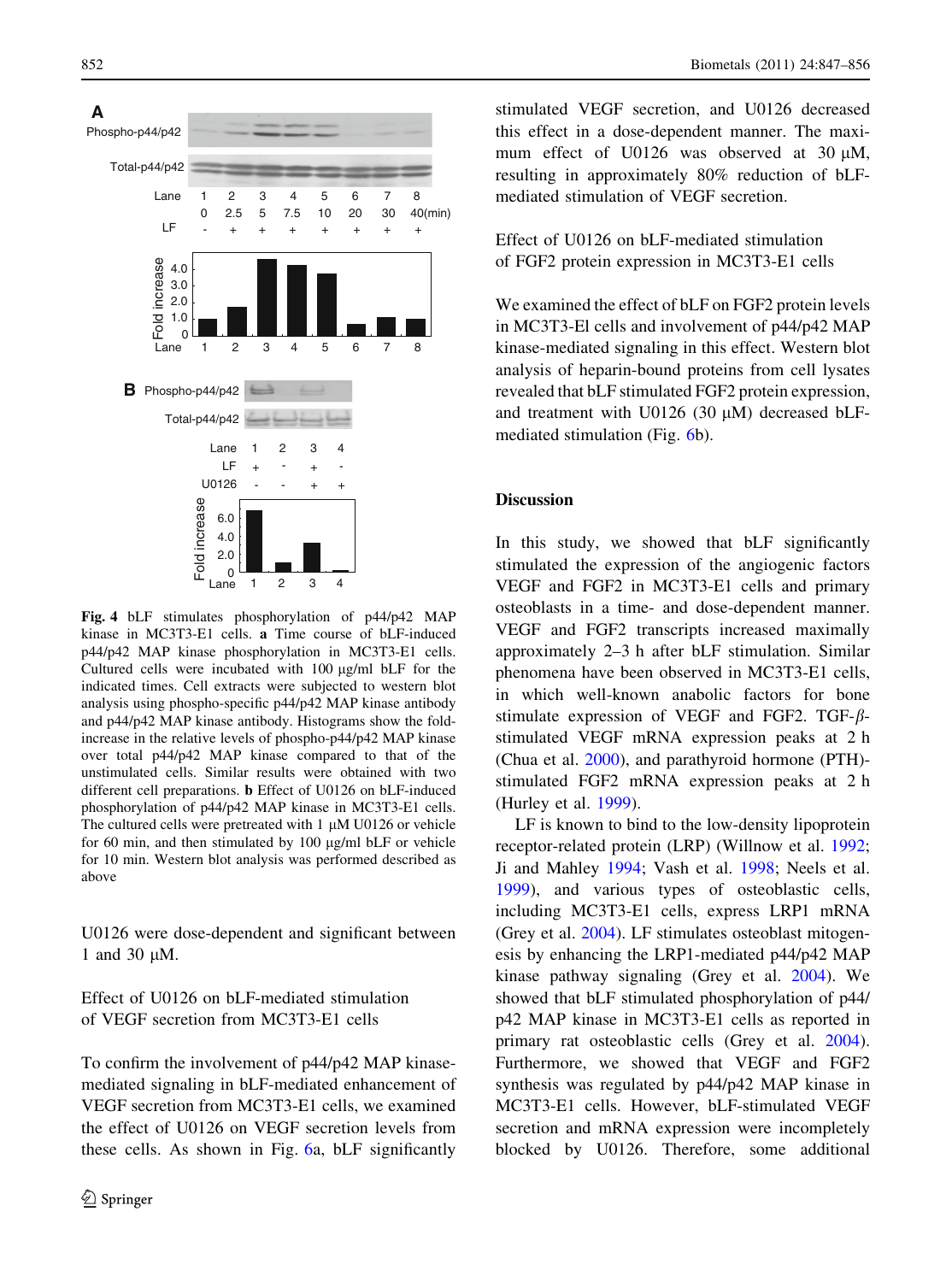<span id="page-6-0"></span>Fig. 5 U0126 decreases bLF-mediated stimulation of VEGF and FGF2 mRNA expression in MC3T3-E1 cells. Cultured cells were pretreated with the indicated doses of U0126 for 60 min, and then stimulated with  $100 \mu g/ml$ bLF for 3 h. Total RNA was isolated from samples prepared in triplicate, and relative VEGF and FGF2 mRNA expression was determined by real-time quantitative RT-PCR analysis. Histograms represent means  $\pm$  S.D. of triplicate plates.  $*P < 0.05$ compared with vehicle.  $\mathcal{P}$  < 0.05 compared with bLF alone (ANOVA followed by Tukey multiple comparisons test)



signaling pathways are likely to be involved in LFinduced VEGF synthesis in these cells. Grey et al. [\(2006](#page-8-0)) reported that the anti-apoptosis effect of LF is mediated by a p44/p42 MAP kinase-independent pathway in osteoblasts. VEGF expression is known to be regulated at several levels, and multiple signaling pathways are involved in its expression (Berra et al. [2000\)](#page-7-0). Prostaglandin E2 induces VEGF and FGF2 mRNA expression in cultured rat Müller cells, and this induction is inhibited by PKA inhibitors (Cheng et al. [1998\)](#page-7-0). In fact, LF stimulates PKA activity via LRP in M21 human melanoma cells and HepG2 human hepatocellular carcinoma cells (Goretzki and Mueller [1998](#page-8-0)). Therefore, it will be interesting to further examine the involvement of additional signaling pathways, including the PKA pathway, in VEGF and FGF2 expression in osteoblasts.

Recently, it was reported that human LF (hLF) and bLF exert opposite effects on angiogenesis in vivo. Ingested iron-unsaturated hLF enhanced VEGF-mediated angiogenesis in a rat mesenteric angiogenesis assay (Norrby [2004\)](#page-8-0). In addition, hLF promoted VEGF-mediated angiogenesis in a chick chorioallantoic membrane assay (Kim et al. [2006](#page-8-0)). On the other hand, ingested iron-unsaturated bLF inhibited VEGFmediated angiogenesis in a rat mesenteric angiogenesis assay (Norrby et al. [2001\)](#page-8-0). Similarly, in mice, both oral and intraperitoneal administrations of bLF inhibited tumor-induced angiogenesis in a dorsal air sac assay (Shimamura et al. [2004\)](#page-9-0). Although hLF and bLF have 69% amino acid sequence identity, speciesspecific functional differences exist between them (Pierce et al. [1991](#page-8-0)). The mechanism underlying the opposing effects of hLF and bLF on angiogenesis in vivo remains unclear. LF-mediated induction of VEGF and FGF2 synthesis and the resulting effect on angiogenesis in bone has not been examined in vivo. Both hLF and bLF promote proliferation and differentiation of osteoblasts (Cornish et al. [2004;](#page-7-0) Blais et al. [2009;](#page-7-0) Takayama and Mizumachi [2009](#page-9-0); Grey et al. [2004\)](#page-8-0), and may therefore, have similar effects on angiogenesis in bone in vivo. In the present study, VEGF concentration after 24 h of bLF stimulation in the conditioned medium of MC3T3-E1 cells was approximately 300 pg/ml. It has been reported that approximately 200 pg/ml or 450 pg/ml of serum VEGF increased angiogenesis in animal experiment or clinical study (Li et al. [2008;](#page-8-0) Füreder et al. [2006\)](#page-8-0),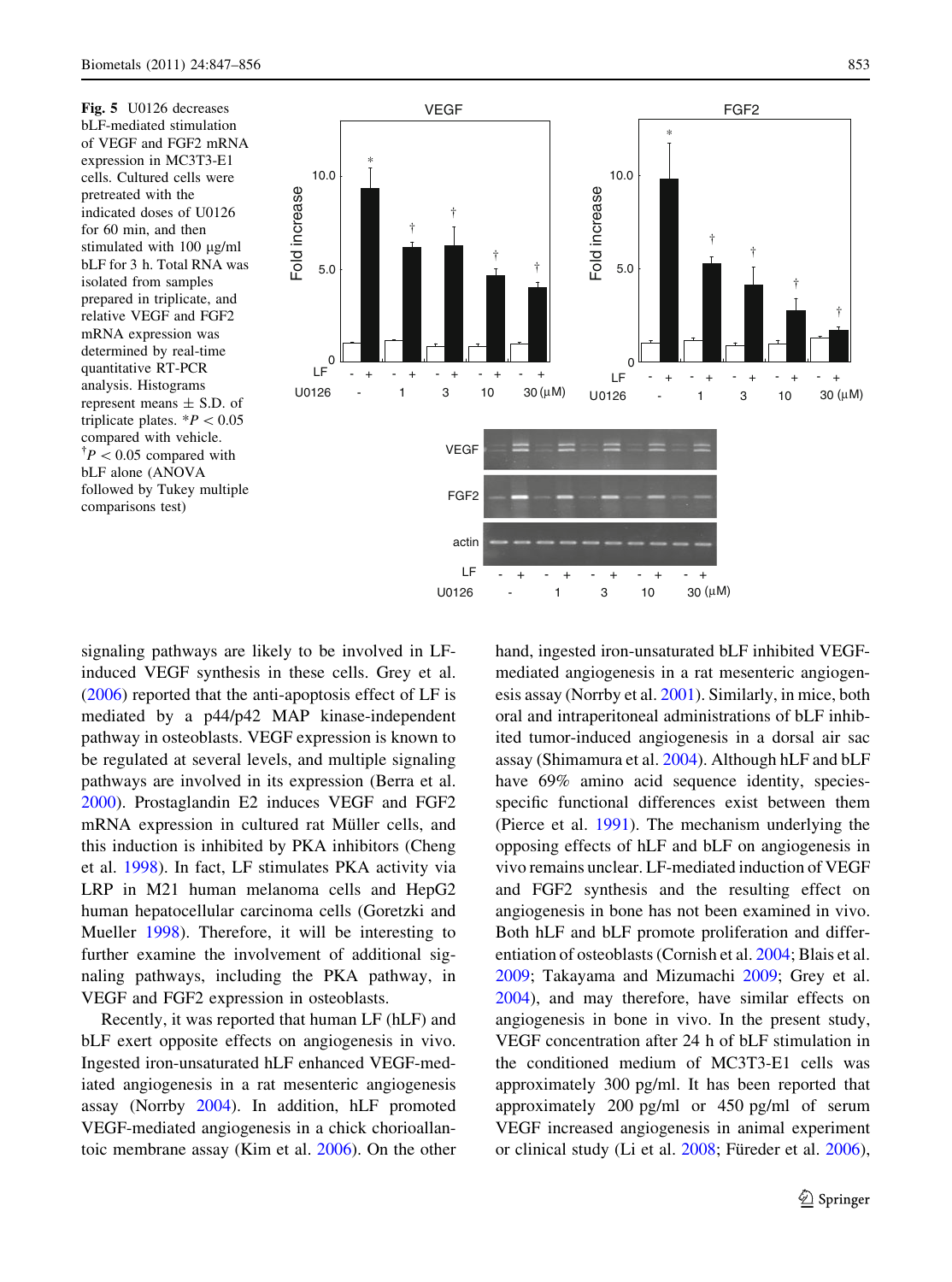<span id="page-7-0"></span>

Fig. 6 U0126 decreases bLF-mediated stimulation of VEGF and FGF2 protein expression in MC3T3-E1 cells. a Cultured cells were pretreated with the indicated doses of U0126 for 60 min, and then stimulated with  $100 \mu g/ml$  bLF for 24 h. VEGF concentration in conditioned medium was measured by ELISA. Data represent means  $\pm$  S.D. of triplicate plates.  $*P < 0.05$  compared with vehicle.  $\frac{1}{P} < 0.05$  compared with bLF alone (ANOVA followed by Tukey multiple comparisons test). **b** Cultured cells were pretreated with U0126 (30  $\mu$ M) for 60 min, and then stimulated with  $100 \mu g/ml$  bLF for 16 h. Heparin-bound proteins from cell lysates were subjected to western blot analysis using FGF2 antibody

implicating that bLF-stimulated osteoblasts may secrete sufficient VEGF to induce angiogenic events in vivo. Thus, our results may provide some explanation for the anabolic effects of bLF on bone observed in vivo. On the other hand, FGF2 is known to accelerate the angiogenic effect of VEGF (Pepper et al. [1992](#page-8-0); Asahara et al. 1995; Goto et al. [1993\)](#page-8-0), however, it remains to be clarified whether bLF-stimulated osteoblasts secrete sufficient FGF2 to accelerate the VEGF-induced angiogenesis in bone in vivo.

Osteoblasts express functional receptors for VEGF and FGF2, and these growth factors directly regulate cellular functions of osteoblasts in an autocrine manner in vitro (Globus et al. [1989](#page-8-0); Street and Lenehan [2009\)](#page-9-0). As previously reported (Cornish et al. 2004; Blais et al. 2009), bLF significantly simulated the proliferation of MC3T3-E1 cells and primary osteoblasts (data not shown). However, we did not clarify whether bLF-induced stimulation of osteoblast proliferation was mediated by upregulation of FGF2 or VEGF expression. Intriguingly, U0126 significantly decreased the bLF-induced proliferative effect on osteoblasts (data not shown), indicating that bLFinduced FGF2 and VEGF may participate in stimulating proliferation of osteoblasts through their p44/ p42 MAP kinase-dependent signaling. Further investigations would be required to clarify the details.

In conclusion, our results strongly suggest that milk-purified bLF stimulates VEGF and FGF2 synthesis via p44/p42 MAP kinase in osteoblasts.

#### References

- Anderson BF, Baker HM, Norris GE, Rice DW, Baker EN (1989) Structure of human lactoferrin: crystallographic structure analysis and refinement at 2.8 A resolution. J Mol Biol 209:711–734
- Asahara T, Bauters C, Zheng LP, Takeshita S, Bunting S, Ferrara N, Symes JF, Isner JM (1995) Synergistic effect of vascular endothelial growth-factor and basic fibroblast growth-factor on angiogenesis in vivo. Circulation 92:365–371
- Berra E, Pages G, Pouyssegur J (2000) MAP kinases and hypoxia in the control of VEGF expression. Cancer Metastasis Rev 19:139–145
- Blais A, Malet A, Mikogami T, Martin-Rouas C, Tome D (2009) Oral bovine lactoferrin improves bone status of ovariectomized mice. Am J Physiol Endocrinol Metab 296:E1281–E1288
- Caccavo D, Pellegrino NM, Altamura M, Rigon A, Amati L, Amoroso A, Jirillo E (2002) Antimicrobial and immunoregulatory functions of lactoferrin and its potential therapeutic application. J Endotoxin Res 8:403–417
- Carmeliet P, Ferreira V, Breier G, Pollefeyt S, Kieckens L, Gertsenstein M, Fahrig M, Vandenhoeck A, Harpal K, Eberhardt C, Declercq C, Pawling J, Moons L, Collen D, Risau W, Nagy A (1996) Abnormal blood vessel development and lethality in embryos lacking a single VEGF allele. Nature 380:435–439
- Cheng T, Cao W, Wen R, Steinberg RH, LaVail MM (1998) Prostaglandin E2 induces vascular endothelial growth factor and basic fibroblast growth factor mRNA expression in cultured rat Muller cells. Invest Ophthalmol Vis Sci 39:581–591
- Chua CC, Hamdy RC, Chua BH (2000) Mechanism of transforming growth factor-beta1-induced expression of vascular endothelial growth factor in murine osteoblastic MC3T3-E1 cells. Biochim Biophys Acta 1497:69–76
- Cornish J, Callon KE, Naot D, Palmano KP, Banovic T, Bava U, Watson M, Lin JM, Tong PC, Chen Q, Chan VA, Reid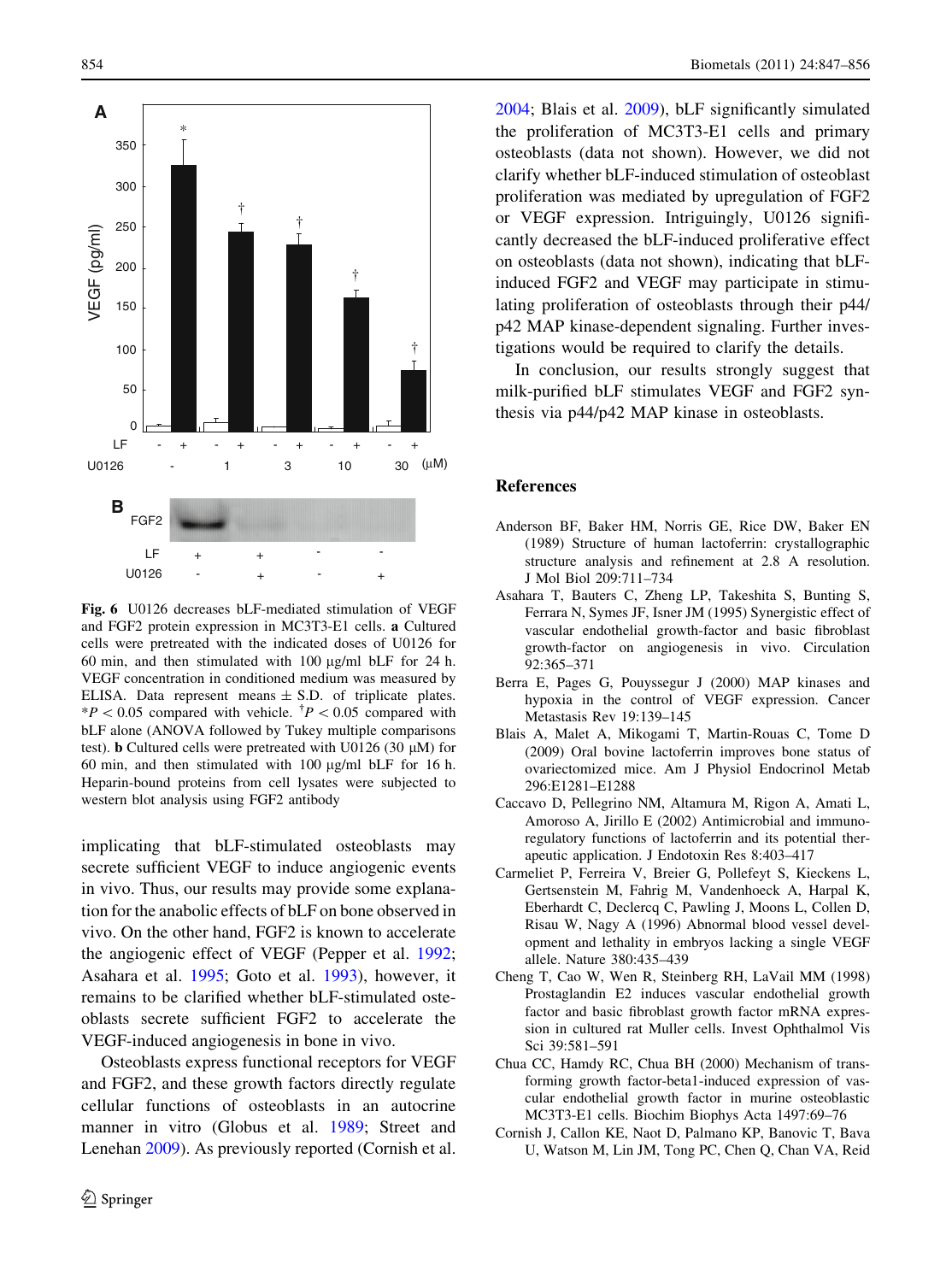<span id="page-8-0"></span>HE, Fazzalari N, Baker HM, Baker EN, Haggarty NW, Grey AB, Reid IR (2004) Lactoferrin is a potent regulator of bone cell activity and increases bone formation in vivo. Endocrinology 145:4366–4374

- Erlebacher A, Filvaroff EH, Gitelman SE, Derynck R (1995) Toward a molecular understanding of skeletal development. Cell 80:371–378
- Ferrara N (1999) Molecular and biological properties of vascular endothelial growth factor. J Mol Med 77:527–543
- Ferrara N, Carver-Moore K, Chen H, Dowd M, Lu L, O'Shea KS, Powell-Braxton L, Hillan KJ, Moore MW (1996) Heterozygous embryonic lethality induced by targeted inactivation of the VEGF gene. Nature 380:439–442
- Fiorelli G, Orlando C, Benvenuti S, Franceschelli F, Bianchi S, Pioli P, Tanini A, Serio M, Bartucci F, Brandi ML (1994) Characterization, regulation, and function of specific cellmembrane receptors for insulin-like growth-factor-I on bone endothelial-cells. J Bone Miner Res 9:329–337
- Forsythe JA, Jiang BH, Iyer NV, Agani F, Leung SW, Koos RD, Semenza GL (1996) Activation of vascular endothelial growth factor gene transcription by hypoxiainducible factor 1. Mol Cell Biol 16:4604–4613
- Friesel R, Maciag T (1999) Fibroblast growth factor prototype release and fibroblast growth factor receptor signaling. Thromb Haemost 82:748–754
- Füreder W, Krauth MT, Sperr WR, Sonneck K, Simonitsch-Klupp I, Müllauer L, Willmann M, Horny HP, Valent P (2006) Evaluation of angiogenesis and vascular endothelial growth factor expression in the bone marrow of patients with aplastic anemia. Am J Pathol 168:123–130
- Globus RK, Plouet J, Gospodarowicz D (1989) Cultured bovine bone cells synthesize basic fibroblast growth factor and store it in their extracellular matrix. Endocrinology 124:1539–1547
- Goretzki L, Mueller BM (1998) Low-density-lipoproteinreceptor-related protein (LRP) interacts with a GTPbinding protein. Biochem J 336:381–386
- Goto F, Goto K, Weindel K, Folkman J (1993) Synergistic effects of vascular endothelial growth-factor and basic fibroblast growth-factor on the proliferation and cord formation of bovine capillary endothelial-cells within collagen gels. Lab Invest 69:508–517
- Grey A, Banovic T, Zhu Q, Watson M, Callon K, Palmano K, Ross J, Naot D, Reid IR, Cornish J (2004) The low-density lipoprotein receptor-related protein 1 is a mitogenic receptor for lactoferrin in osteoblastic cells. Mol Endocrinol 18:2268–2278
- Grey A, Zhu Q, Watson M, Callon K, Cornish J (2006) Lactoferrin potently inhibits osteoblast apoptosis, via an LRP1-independent pathway. Mol Cell Endocrinol 251:96–102
- Guenther HL, Fleisch H, Sorgente N (1986) Endothelial-cells in culture synthesize a potent bone cell active mitogen. Endocrinology 119:193–201
- Guo HY, Jiang L, Ibrahim SA, Zhang L, Zhang H, Zhang M, Ren FZ (2009) Orally administered lactoferrin preserves bone mass and microarchitecture in ovariectomized rats. J Nutr 139:958–964
- Hasegawa K, Motsuchi W, Tanaka S, Dosako S (1994) Inhibition with lactoferrin of in vitro infection with human herpes virus. Jpn J Med Sci Biol 47:73–85
- Hurley MM, Abreu C, Gronowicz G, Kawaguchi H, Lorenzo J (1994) Expression and regulation of basic fibroblast growth-factor messenger-RNA levels in mouse osteoblastic MC3T3-E1 cells. J Biol Chem 269:9392–9396
- Hurley MM, Tetradis S, Huang YF, Hock J, Kream BE, Raisz LG, Sabbieti MG (1999) Parathyroid hormone regulates the expression of fibroblast growth factor-2 mRNA and fibroblast growth factor receptor mRNA in osteoblastic cells. J Bone Miner Res 14:776–783
- Ji ZS, Mahley RW (1994) Lactoferrin binding to heparin sulfate proteoglycans and the LDL receptor-related protein. Further evidence supporting the importance of direct binding of remnant lipoproteins to HSPG. Arterioscler Thromb 14:2025–2031
- Kim CW, Son KN, Choi SY, Kim JY (2006) Human lactoferrin upregulates expression of KDR/Flk-1 and stimulates VEGF-A-mediated endothelial cell proliferation and migration. FEBS Lett 580:4332–4336
- Li XH, Zhou X, Zeng S, Ye F, Yun JL, Huang TG, Li H, Li YM (2008) Effects of intramyocardial injection of platelet-rich plasma on the healing process after myocardial infarction. Coron Artery Dis 19:363–370
- Lorget F, Clough J, Oliveira M, Daury MC, Sabokbar A, Offord E (2002) Lactoferrin reduces in vitro osteoclast differentiation and resorbing activity. Biochem Biophys Res Commun 296:261–266
- Neels JG, van Den Berg BM, Lookene A, Olivecrona G, Pannekoek H, van Zonneveld AJ (1999) The second and fourth cluster of class a cysteine-rich repeats of the low density lipoprotein receptor-related protein share ligandbinding properties. J Biol Chem 274:31305–31311
- Neufeld G, Cohen T, Gengrinovitch S, Poltorak Z (1999) Vascular endothelial growth factor (VEGF) and its receptors. FASEB J 13:9–22
- Nijweide PJ, Burger EH, Feyen JHM (1986) Cells of bone proliferation, differentiation, and hormonal-regulation. Physiol Rev 66:855–886
- Norrby K (2004) Human apo-lactoferrin enhances angiogenesis mediated by vascular endothelial growth factor A in vivo. J Vasc Res 41:293–304
- Norrby K, Mattsby-Baltzer I, Innocenti M, Tuneberg S (2001) Orally administered bovine lactoferrin systemically inhibits VEGF(165)-mediated angiogenesis in the rat. Int J Cancer 91:236240
- Paesano R, Berlutti F, Pietropaoli M, Pantanella F, Pacifici E, Goolsbee W, Valenti P (2010) Lactoferrin efficacy versus ferrous sulfate in curing iron deficiency and iron deficiency anemia in pregnant women. Biometals 23:411–417
- Pepper MS, Ferrara N, Orci L, Montesano R (1992) Potent synergism between vascular endothelial growth-factor and basic fibroblast growth factor in the induction of angiogenesis in vitro. Biochem Biophys Res Commun 189:824–831
- Pierce A, Colavizza D, Benaissa M, Maes P, Tartar A, Montreuil J, Spik G (1991) Molecular cloning and sequence analysis of bovine lactotransferrin. Eur J Biochem 196:177–184
- Powers CJ, McLeskey SW, Wellstein A (2000) Fibroblast growth factors, their receptors and signaling. Endocr Relat Cancer 7:165–197